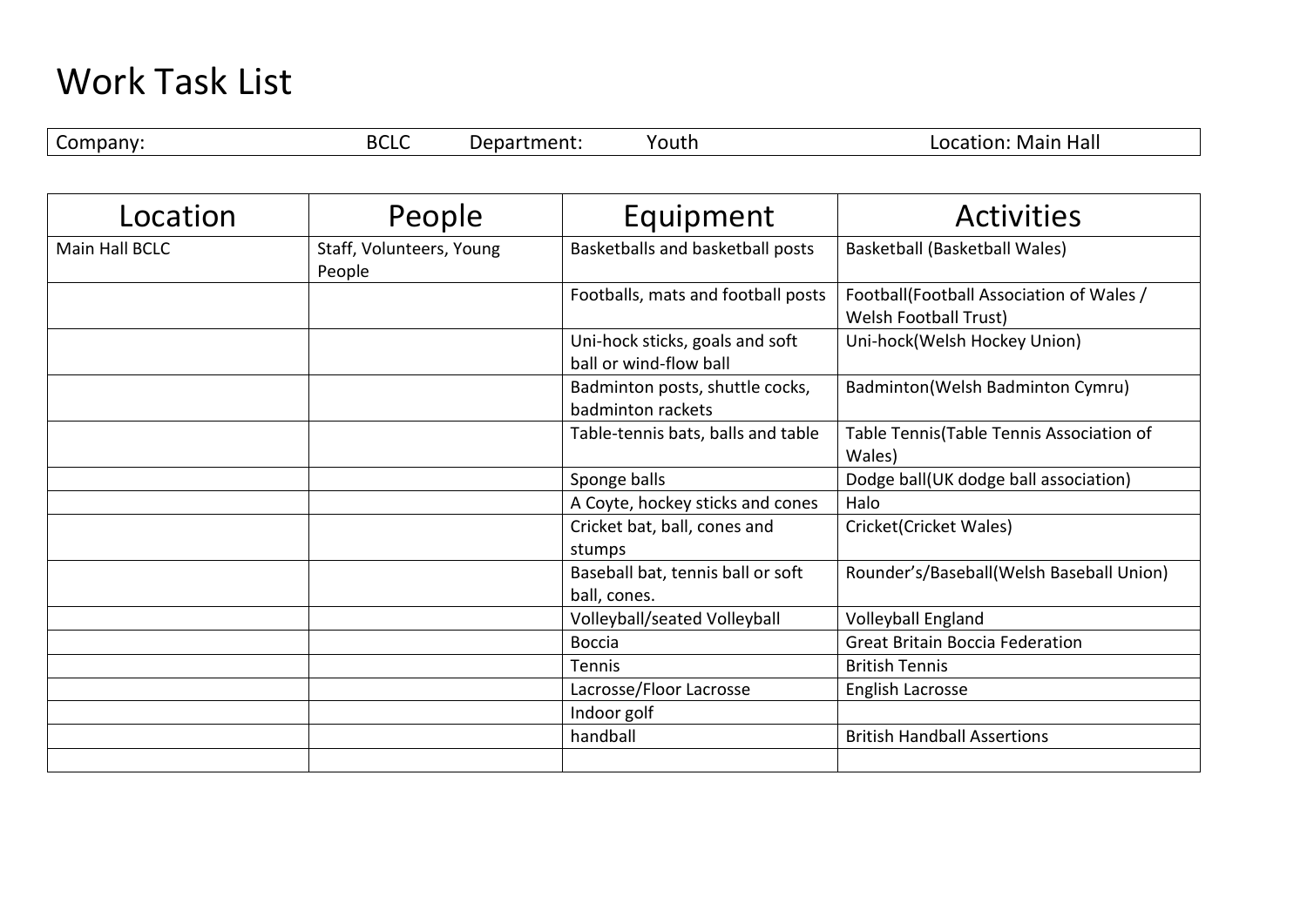## Hazard Checklist

| ז וחה<br>Hall<br>outh<br>יו חב<br>Mair<br>۾ ر<br>tion<br>ПU<br>DしLし<br>ו הני<br>11. JU<br>. III.<br>◡ |  |  |  |  |  |  |
|-------------------------------------------------------------------------------------------------------|--|--|--|--|--|--|
|-------------------------------------------------------------------------------------------------------|--|--|--|--|--|--|

| <b>Work Activity</b> | Description of the hazard                                                                                                                                                                                                                                  | Number and occupation of people                                                                             | Risk assessment |
|----------------------|------------------------------------------------------------------------------------------------------------------------------------------------------------------------------------------------------------------------------------------------------------|-------------------------------------------------------------------------------------------------------------|-----------------|
|                      |                                                                                                                                                                                                                                                            | affected                                                                                                    | recommended     |
| Basketball           | A player could get hit in the face with the ball<br>A player could hurt their hand, wrist or fingers<br>when catching the ball.<br>A player could injure their ankle due to the<br>amount of jumping, turning and twisting<br>Posts could fall on a player | Up to 30 young people playing at one time<br>and up to 4 leaders                                            | yes             |
| Football             | A player could get hit in the face with the ball<br>A player could hurt their hand, wrist or fingers<br>when in goal. A player could get injured in a<br>tackle                                                                                            | Up to 14 young people playing at one time<br>and up to 4 leaders                                            | yes             |
| Uni-hock             | A player could get hit in the face with the ball<br>A player could get hit by a hockey stick                                                                                                                                                               | Up to 16 players at one time and 4 leaders                                                                  | yes             |
| Badminton            | A player could get hit by a badminton racket<br>A player could get hit in the face with the shuttle<br>cock A player could hurt their wrist when hitting<br>the shuttle cock. The posts could fall on someone                                              | Up to 6 players per court which could<br>consist of up to 3 leaders or 6 young<br>people                    | yes             |
| Table-Tennis         | A player could get hit by a table tennis bat<br>A player could get hit in the face with the table<br>tennis ball. A player could hurt their wrist when<br>hitting the table tennis ball. A player could fall on<br>the table when reaching for the ball    | Up to 6 young people and up to 3 leaders<br>per table - but for normal games up to 2<br>youth and 2 leaders | yes             |
| Dodge ball           | Players will get hit by the balls                                                                                                                                                                                                                          | Up to 24 young people playing at one time<br>and up to 5 leaders                                            | yes             |
| Halo                 | A player could get hit by the coyte<br>A player could get hit by a hockey stick                                                                                                                                                                            | Up to 24 young people and up to 6 leaders                                                                   | yes             |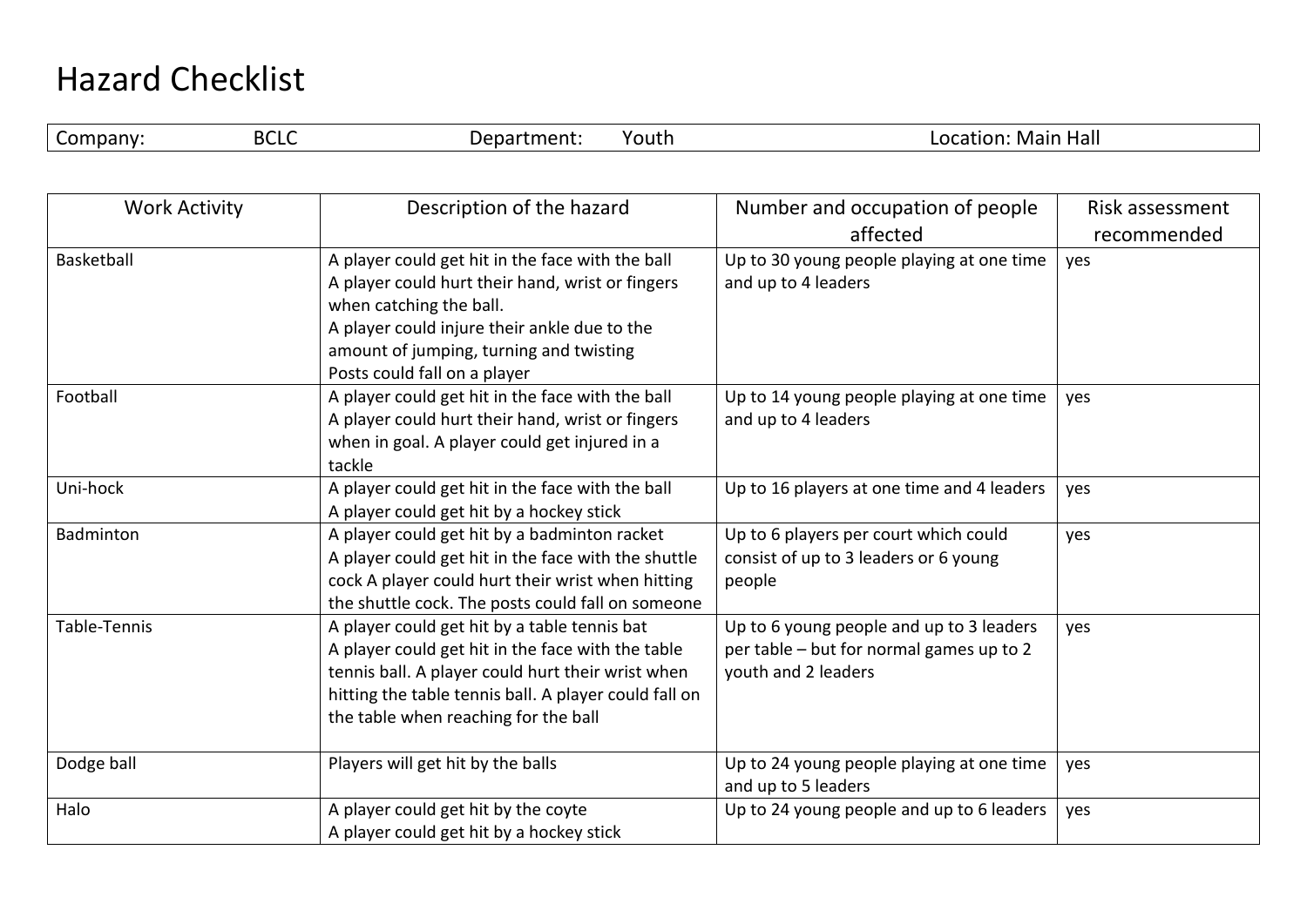| Cricket               | A player could get hit by the ball<br>A player could get hit by the bat<br>A player could fall on the stumps                                                                                                                                                  | Up to 24 young people and up to 6 leaders                        | yes |
|-----------------------|---------------------------------------------------------------------------------------------------------------------------------------------------------------------------------------------------------------------------------------------------------------|------------------------------------------------------------------|-----|
| Rounders/Baseball     | A player could get hit by the ball<br>A player could get hit by the bat<br>A player could fall on a base/cone and injure<br>themselves                                                                                                                        | Up to 24 young people and up to 8 leaders                        | yes |
| Volleyball            | A players could trip over one another, players<br>could run into the net, twist ankle from jumping<br>and move around the court, hit in the face by a<br>ball, hit from another player with their hands or<br>arms,                                           |                                                                  | Yes |
| Seated Volleyball     | hit in the face by a ball, hit from another player<br>with their hands or arms,                                                                                                                                                                               |                                                                  | Yes |
| <b>Boccia</b>         | Falling off the chair, catching hand on the side of<br>the chair, boccia ball could be tripped on resulting<br>in a fall.                                                                                                                                     |                                                                  | Yes |
| Tennis                | A player could get hit by a tennis racket<br>A player could get hit in the face with the tennis<br>ball. A player could hurt their wrist when hitting<br>the tennis ball. Player could run into net and trip<br>over, could twist wrong and injure themselves |                                                                  | Yes |
| Floor Lacrosse        | A player could run into the lacrosse pole with<br>catcher if they run in the each other or the wall.<br>Player could trip over poles. Slip on the ball,                                                                                                       |                                                                  | Yes |
| Indoor golf (potting) | Cones could be tripped over, player could get hit<br>by a hockey stick, sponge ball could hit someone<br>in the face making the jump,                                                                                                                         |                                                                  | Yes |
| handball              | A player could get hit in the face with the ball.<br>A player could hurt their hand, wrist or fingers<br>when in goal or trying to stop the ball or catch it<br>Posts could fall on a player<br>A player could get injured in a tackle                        | Up to 14 young people playing at one time<br>and up to 4 leaders | yes |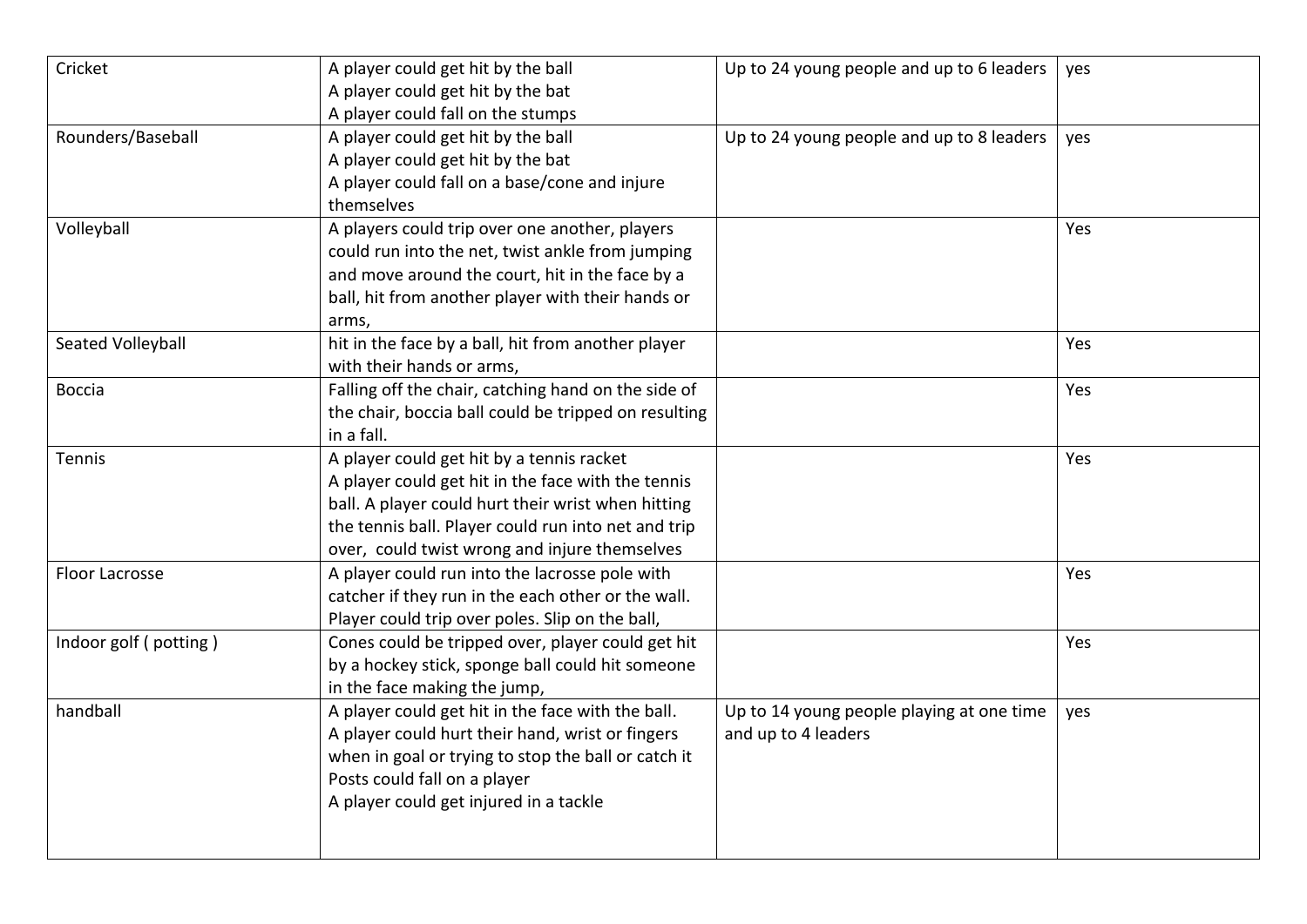| <u> 1989 - Johann Stoff, deutscher Stoff, der Stoff, der Stoff, der Stoff, der Stoff, der Stoff, der Stoff, der S</u> |  |  |
|-----------------------------------------------------------------------------------------------------------------------|--|--|
|                                                                                                                       |  |  |

## Risk assessment form

| $\mathbf{D}$<br>-<br>Hall<br>70uth<br>. Mair<br>วทบ<br><b>DLL.</b><br>. .<br>. .<br>w |  |
|---------------------------------------------------------------------------------------|--|
|---------------------------------------------------------------------------------------|--|

| Work activity | Hazard, hazardous event                                                                                                                                                    | People affected                                                        | Assessment of risk  |                      |            | Are risk controls                                                                                                                                                                                                                            |
|---------------|----------------------------------------------------------------------------------------------------------------------------------------------------------------------------|------------------------------------------------------------------------|---------------------|----------------------|------------|----------------------------------------------------------------------------------------------------------------------------------------------------------------------------------------------------------------------------------------------|
|               | and expected consequence                                                                                                                                                   |                                                                        | Likelihood<br>level | Consequence<br>level | Risk level | required ?                                                                                                                                                                                                                                   |
| Basketball    | A player could get hit in the face or<br>another part of their body with the<br>ball which could injure them.                                                              | Up to 20 young<br>people playing at one<br>time and up to 4<br>leaders | 3                   | 3                    | 9          | The correct sized ball is<br>used for the correct age<br>group. Players are not<br>allowed to kick the ball.                                                                                                                                 |
|               | A player could injure their ankle due<br>to the amount of jumping, turning<br>and twisting                                                                                 | Occupation<br>Up to 20 young<br>people playing at<br>once              | $\overline{2}$      | $\overline{3}$       | 6          | Players will be asked to<br>practice before playing<br>games to give time for the<br>body to warm up.                                                                                                                                        |
|               | A player could hurt their hand, wrist<br>or fingers when catching the ball<br>which could fracture or break the<br>hand or finger, but more likely cause<br>some bruising. | Up to 20 young<br>people playing at one                                | 3                   | $\overline{3}$       | 9          | The correct sized ball is used<br>for the correct age group.<br>Players are not allowed to<br>kick the ball. Only qualified<br>coaches or coaches being<br>trained will run basketball<br>sessions unless they are<br>recreational sessions. |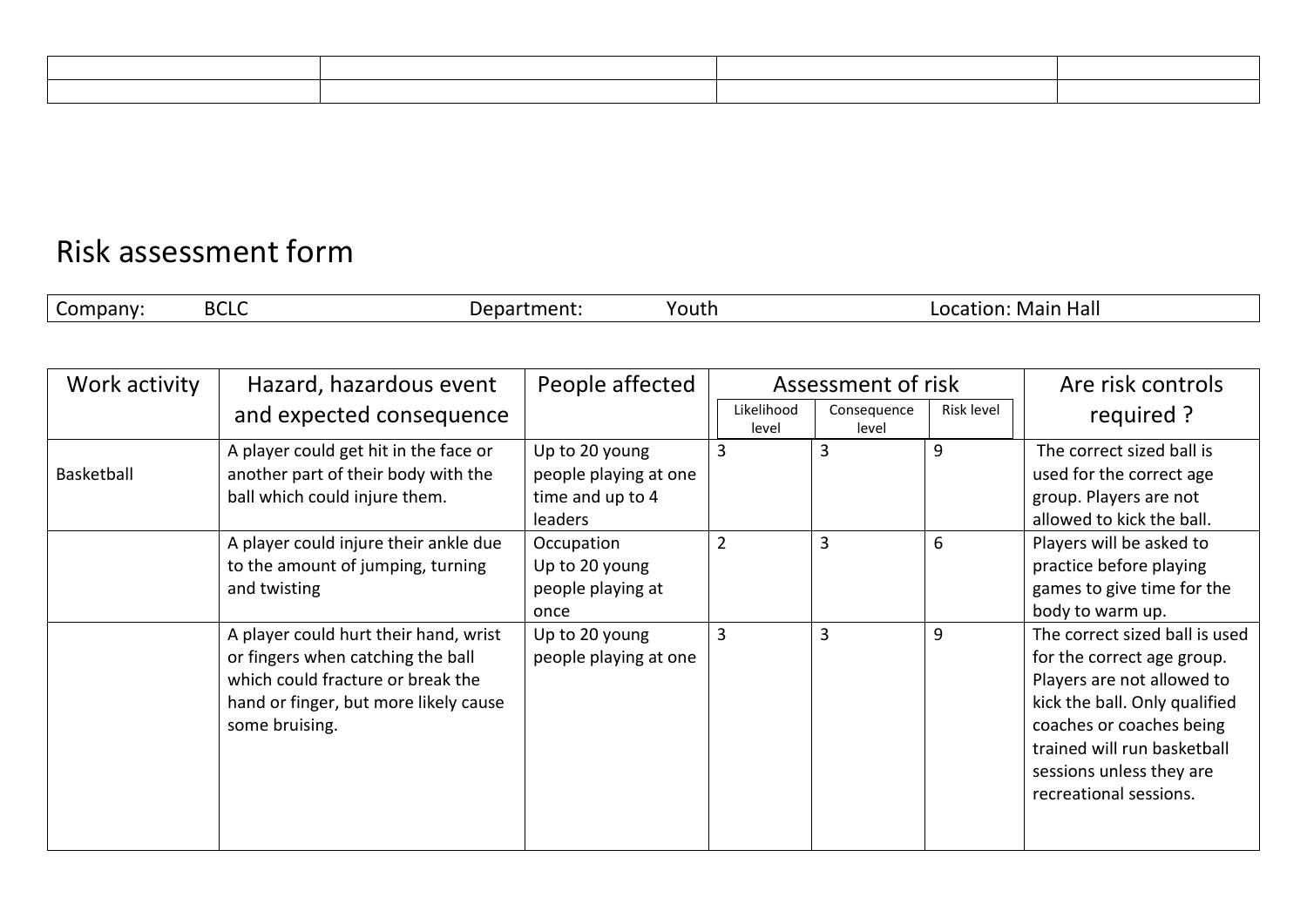|          | Posts could fall on a player                                                                                                                                                                                                         | Occupation<br>Up to 20 young<br>people playing at<br>once | $\mathbf{1}$   | 5              | 5 | Bases are stocked with<br>water to keep posts upright.<br>Players are not allowed to<br>stand on bases or adjust                                             |
|----------|--------------------------------------------------------------------------------------------------------------------------------------------------------------------------------------------------------------------------------------|-----------------------------------------------------------|----------------|----------------|---|--------------------------------------------------------------------------------------------------------------------------------------------------------------|
| Football | A player could get hit in the face with<br>the ball or another part of their body<br>which would probably just stun them<br>and cause them initial pain. There is a<br>chance that it could damage a tooth,<br>their nose or an eye. | Up to 14 playing at<br>one time and up to 4<br>leaders    | 4              | $\overline{2}$ | 8 | height of rings.<br>(Football Association Wales<br>/ Welsh Football Trust)<br>Indoor balls are used. No<br>kicking the ball over head<br>height is enforced. |
|          | A player could get injured in a tackle<br>which could result in them damaging<br>a muscle or a bone.                                                                                                                                 | Up to 14 playing at<br>one time and up to 4<br>leaders    | $\overline{3}$ | $\overline{3}$ | 9 | Players taking part in<br>football sessions have to<br>wear shin pads.                                                                                       |
|          | A player could hurt their hand, wrist<br>or fingers when in goal. This would<br>probably cause some swelling or<br>bruising.                                                                                                         | Up to 14 playing at<br>one time and up to 4<br>leaders    | $\overline{2}$ | $\mathbf{3}$   | 6 | Indoor balls are used and<br>players are not allowed to<br>shoot when in the area.                                                                           |
|          | The posts could fall on a player                                                                                                                                                                                                     | Up to 14 playing at<br>one time and up to 4<br>leaders    | $\mathbf{1}$   | 5              | 5 | Posts are chained at both<br>ends of the goal to the wall<br>behind them                                                                                     |
| Uni-hock | A player could get hit in the face with<br>the ball or another part of their body                                                                                                                                                    | Up to 16 playing at<br>one time and up to 4<br>leaders    | 5              | $\mathbf{1}$   | 5 | Only soft balls or wind flow<br>balls are used for hockey                                                                                                    |
|          | A player could get hit by a hockey<br>stick or get injured in a tackle which<br>could result in them damaging a<br>muscle or a bone.                                                                                                 | Up to 16 playing at<br>one time and up to 4<br>leaders    | $\overline{3}$ | $\overline{3}$ | 9 | Only plastic sticks are used<br>and players are penalised if<br>they raise their stick above<br>waist height.                                                |
|          | A player could hurt their hand, wrist<br>or fingers when in goal. This would<br>probably result in some swelling or<br>bruising. It could also cause a break or<br>fracture.                                                         | Up to 14 playing at<br>one time and up to 4<br>leaders    | $\overline{2}$ | $\overline{3}$ | 6 | Wind-flow or soft balls are<br>used and no shooting is<br>allowed inside the marked<br>area.                                                                 |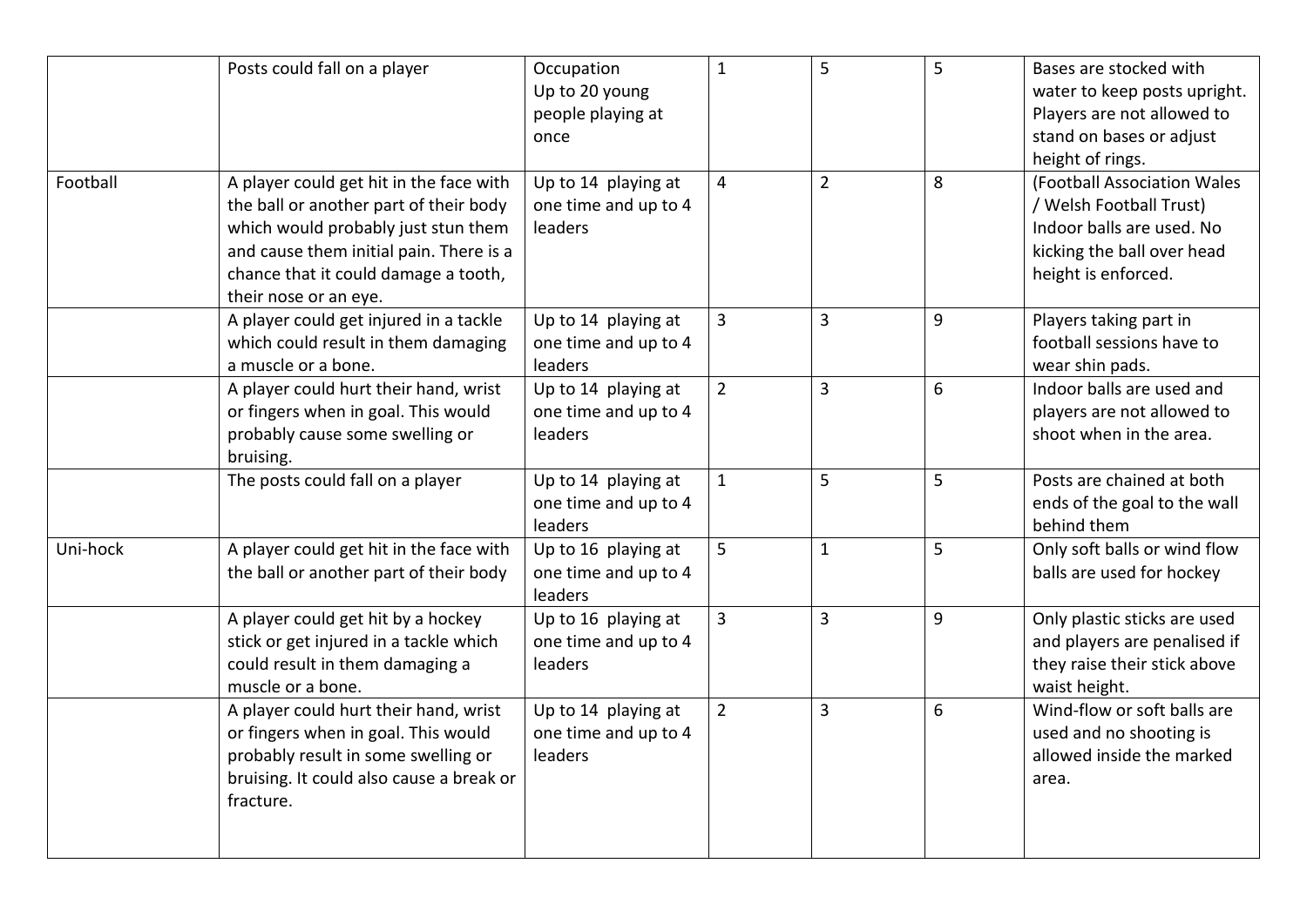| Badminton    | A player could get hit in the face with<br>the shuttle or another part of their<br>body which would probably not cause<br>much harm due to the shuttle cock | Up to 6 players and<br>up to 3 leaders            | $\overline{3}$ | $\overline{2}$ | 6              | Yellow and white shuttle<br>cocks are available to suit<br>the eyesight of the player.                       |
|--------------|-------------------------------------------------------------------------------------------------------------------------------------------------------------|---------------------------------------------------|----------------|----------------|----------------|--------------------------------------------------------------------------------------------------------------|
|              | being so light.<br>A player could get hit by a badminton<br>racket which could result in them<br>causing a graze or a cut.                                  | Up to 6 players and<br>up to 3 leaders            | $\overline{3}$ | $\overline{3}$ | 9              | There are 2 sizes of<br>badminton rackets available<br>to suit the age/height of the<br>player.              |
|              | A player could hurt their wrist when<br>hitting the shuttle.                                                                                                | Up to 6 players and<br>up to 3 leaders            | $\mathbf 1$    | $\overline{3}$ | 3              | Games are not played<br>immediately, time is given<br>for warm ups and<br>adjustments of technique<br>first. |
|              | The posts could fall on someone                                                                                                                             | Up to 6 players and<br>up to 3 leaders            | $1\,$          | 4              | $\overline{4}$ | Posts are positioned with<br>stand facing into the court                                                     |
| Table-Tennis | A player could get hit in the face with<br>the table tennis ball causing an injury<br>to the eye.                                                           | 4 players per table                               | $\overline{3}$ | $\overline{2}$ | 6              | Only 2 balls are given out at<br>a time.                                                                     |
|              | A player could get hit by a bat which<br>could result in them damaging a bone<br>or causing a graze or a cut.                                               | 4 players per table                               | $\overline{2}$ | $\overline{3}$ | 6              | Only 4 bats are put out per<br>table. Bats are not allowed<br>to be thrown.                                  |
|              | A player could hurt their wrist when<br>hitting the ball. This possibly could<br>cause some swelling or bruising                                            | 4 players per table                               | $\mathbf{1}$   | 3              | 3              | Competitive games are not<br>played immediately; time is<br>given for players to warm<br>up.                 |
|              | A player could fall on the table when<br>reaching for the ball and scratch<br>themselves.                                                                   | 4 players per table                               | $\overline{2}$ | $\overline{2}$ | $\overline{4}$ | Players are told not to lean<br>on the tables.                                                               |
| Dodge ball   | A player will get hit in most parts of<br>their body which could cause a minor<br>injury.                                                                   | Up to 20 players and<br>a minimum of 2<br>leaders | 5              | $\mathbf{1}$   | 5              | Only soft sponge balls are<br>used and players are<br>instructed to aim below the<br>shoulders               |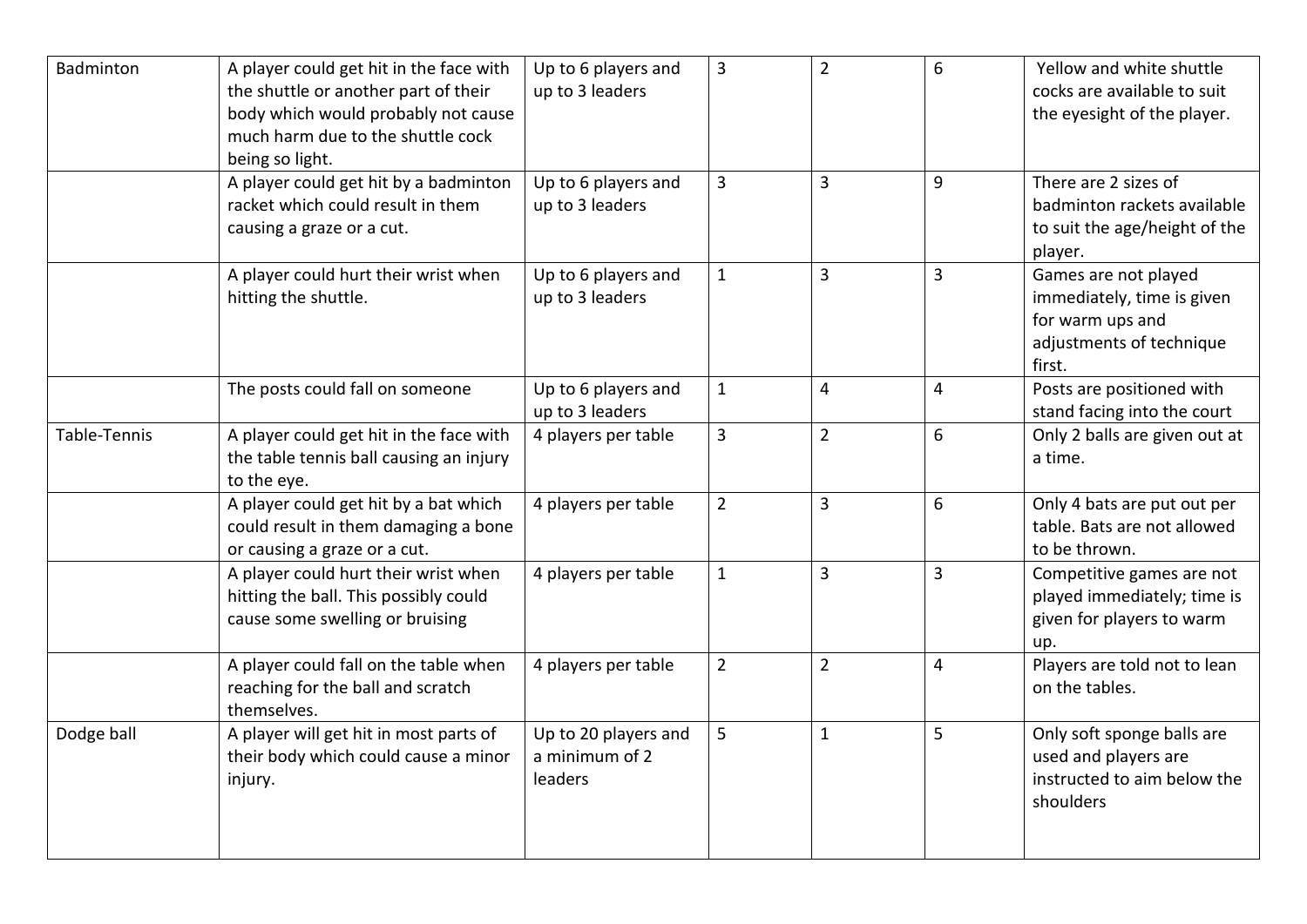| Halo               | A player could get hit in most parts of<br>their body by the coyte and could<br>cause an injury if the eye is struck.                                                                                   | Up to 20 players and<br>a minimum of 2<br>leaders | $\overline{3}$ | 3              | 9              | Coytes used are made of<br>rubber and colourful for<br>high visibility.                                                                                            |
|--------------------|---------------------------------------------------------------------------------------------------------------------------------------------------------------------------------------------------------|---------------------------------------------------|----------------|----------------|----------------|--------------------------------------------------------------------------------------------------------------------------------------------------------------------|
|                    | A player could get hit by a hockey<br>stick which could injure a part of the<br>body.                                                                                                                   | Up to 20 players and<br>a minimum of 2<br>leaders | $\overline{2}$ | $\overline{2}$ | $\overline{4}$ | Catchers are positioned in<br>the coned area. Catchers are<br>not allowed out of the<br>coned area, players are not<br>allowed in the coned area.                  |
| Cricket            | A player could get hit in the face with<br>the ball or another part of their body<br>which could cause an injury.                                                                                       | Up to 20 players and<br>a minimum of 2<br>leaders | $\overline{2}$ | 3              | 6              | Appropriate balls are used<br>for each age group / ability<br>level. Ranging from softs<br>balls, to tennis balls to wind<br>balls. No hard balls will be<br>used. |
|                    | A player could get hit by the cricket<br>bat which could result in them<br>damaging a bone or causing a graze<br>or a cut.                                                                              | Up to 20 players and<br>a minimum of 2<br>leaders | $\mathbf{1}$   | 3              | 3              | Only plastic bats will be used<br>indoors and players are not<br>allowed to stand within 8<br>metres of the bat.                                                   |
|                    | A player could fall on the stumps                                                                                                                                                                       | Up to 20 players and<br>a minimum of 2<br>leaders | $\overline{2}$ | $\overline{2}$ | $\overline{4}$ | Stumps are lightweight<br>plastic and on a moveable<br>base.                                                                                                       |
| Baseball/Rounder's | A player could get hit in the face with<br>the ball or another part of their body<br>which could cause a minor injury.                                                                                  | Up to 20 players and<br>a minimum of 2<br>leaders | $\overline{2}$ | $\overline{2}$ | 4              | Only soft balls are used<br>indoors.                                                                                                                               |
|                    | A player could get hit by the<br>rounders/baseball bat which could<br>result in them damaging a bone or<br>causing a graze or a cut. Players are<br>not allowed to stand within 8 metres<br>of the bat. | Up to 20 players and<br>a minimum of 2<br>leaders | $\mathbf{1}$   | 4              | $\overline{4}$ | Only soft bats are used<br>indoors that are made of<br>foam or plastic.                                                                                            |
|                    | A player could fall on a base/cone and<br>injure themselves                                                                                                                                             | Up to 20 players and<br>a minimum of 2<br>leaders | $\mathbf{1}$   | $\overline{2}$ | $\overline{2}$ | Cones used are highly visible<br>and pointed out clearly at<br>the start of the game.                                                                              |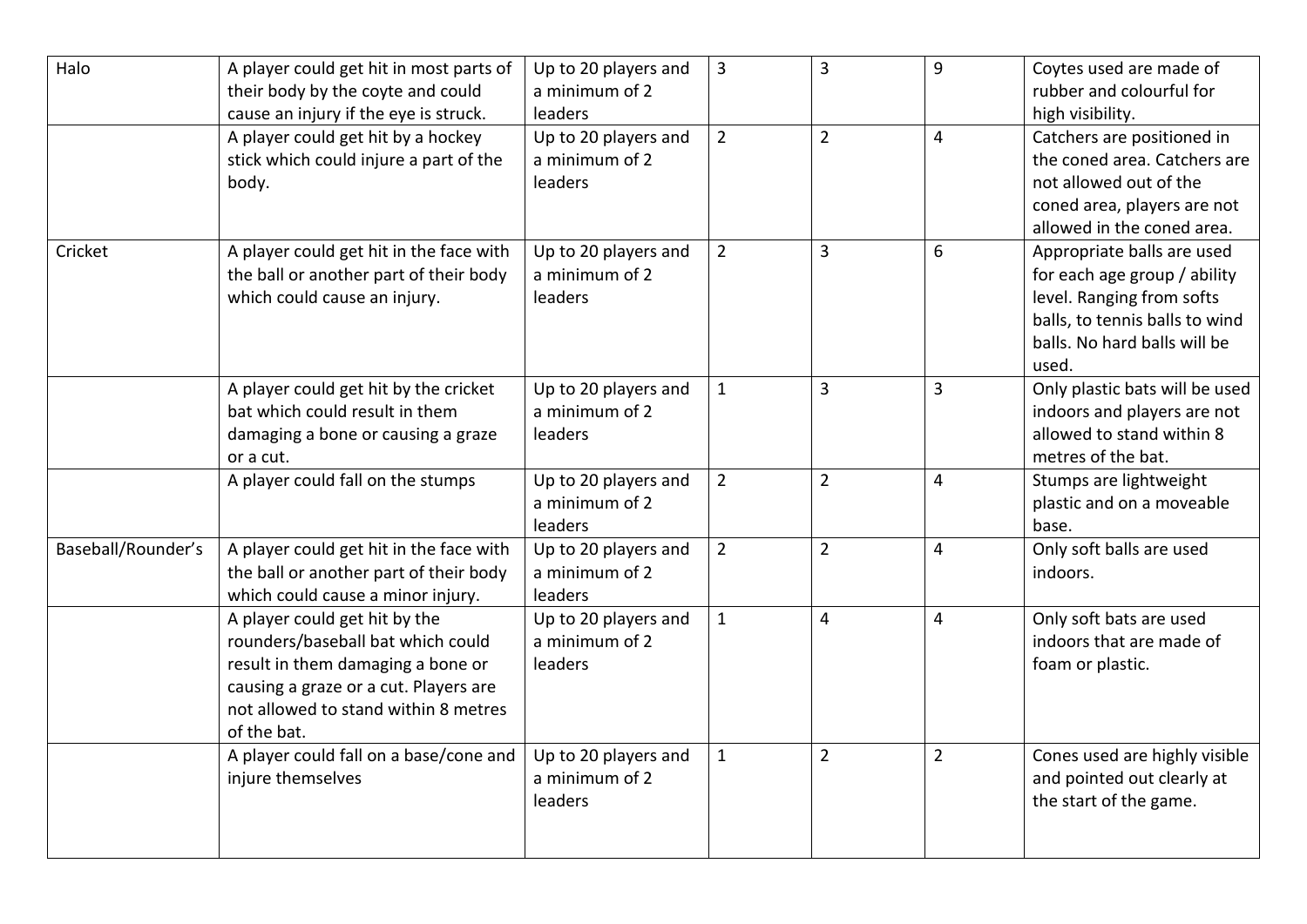| Volley ball         | A players could trip over one another,<br>players could run into the net, twist<br>ankle from jumping and move around<br>the court, hit in the face by a ball, hit<br>from another player with their hands                                                           | Up to 20 players and<br>a minimum of 2<br>leaders | $\overline{2}$ | $\overline{3}$ | 6              | Players reminded of the<br>rules before session starts,                                                                            |
|---------------------|----------------------------------------------------------------------------------------------------------------------------------------------------------------------------------------------------------------------------------------------------------------------|---------------------------------------------------|----------------|----------------|----------------|------------------------------------------------------------------------------------------------------------------------------------|
| Seated volley ball  | or arms,<br>hit in the face by a ball, hit from<br>another player with their hands or<br>arms,                                                                                                                                                                       | Up to 20 players and<br>a minimum of 2<br>leaders | $\overline{2}$ | $\overline{3}$ | 6              | Players reminded of the<br>rules before session starts,                                                                            |
| Boccia              | Falling off the chair, catching hand on<br>the side of the chair, boccia ball could<br>be tripped on resulting in a fall.                                                                                                                                            | 24 players and<br>minimum of 2 leaders            | $\mathbf 1$    | $\overline{3}$ | $\overline{3}$ | Player made aware of net<br>leaning in the chair,                                                                                  |
| Tennis              | A player could get hit by a tennis<br>racket, A player could get hit in the<br>face with the tennis ball. A player<br>could hurt their wrist when hitting<br>the tennis ball. Player could run into<br>net and trip over, could twist wrong<br>and injure themselves | Up to 20 players and<br>a minimum of 2<br>leaders | $\overline{2}$ | $\overline{3}$ | 6              | Player to warm up before<br>playing a game, a reminder<br>of the rules and the area<br>they are playing in                         |
| Floor Lacrosse      | A player could run into the lacrosse<br>pole with catcher if they run in the<br>each other or the wall. Player could<br>trip over poles. Slip on the ball,                                                                                                           | Up to 20 players and<br>a minimum of 2<br>leaders | $\overline{2}$ | 4              | 8              | Reminder of the rules and<br>safety before playing                                                                                 |
| Indoor golf potting | Cones could be tripped over, player<br>could get hit by a hockey stick,<br>sponge ball could hit someone in the<br>face making the jump,                                                                                                                             | Up to 20 players and<br>a minimum of 2<br>leaders | $\mathbf{1}$   | 4              | $\overline{4}$ | Areas cleaner marked out,                                                                                                          |
| Handball            | A player could get hit in the face with<br>the ball or another part of their body<br>which would probably just stun them<br>and cause them initial pain. There is a<br>chance that it could damage a tooth,<br>their nose or an eye.                                 | 30 participants and 5<br>leaders                  | $\overline{3}$ | $\overline{2}$ | 6              | Indoor balls are used. No<br>kicking the ball and players<br>are not allowed to throw the<br>ball at player's faces on<br>purpose. |